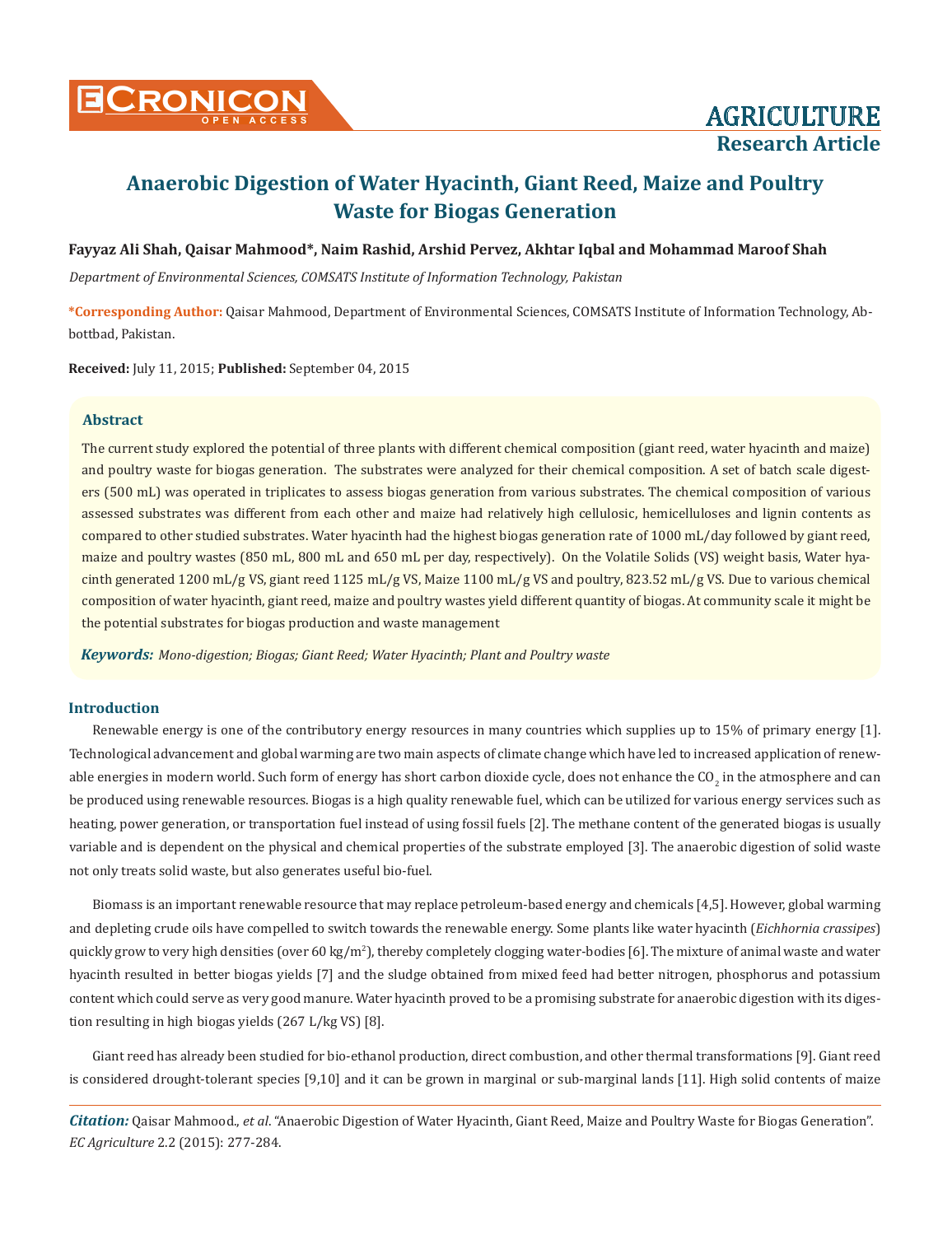278

 (about 30 tons of total solids - TS per hectare offers another potential biomass for anaerobic digestion [12,13] Due to high phosphorus content of poultry waste, it can be supplemented to enhance the C:N:P ratio for better anaerobic digestion. It was hypothesized that biochemical composition of substrates might influence the biogas output during anaerobic digestion. Currently, the biogas production from of these biomasses contains different biochemical composition has not been compared. The objective of the current study was to evaluate and compare the effect of differences in biochemical composition on biogas generation from giant reed (*Arundo donax* L.), water hyacinth (*Eichhornia crassipes* L.), maize (*Zea mays* L.) and poultry waste.

### **Materials and Methods**

#### **Sample collection and preparation**

The plant biomasses were collected from various sites in Khyber Pakhtoon Khawa (KPK) Province in Pakistan. The leaf and stem parts of plants (Water hyacinth, giant reed, maize) and poultry waste were collected from Salhad, Abbottabad. The water hyacinth was collected from Charsada (KPK), Pakistan. All plants were spontaneous and abundant except maize which was cultivated. The poultry wastes were cleaned from hen feathers. After collection, the poultry waste was stored in a refrigerator at  $4^{\circ}$ C. The plant biomasses were allowed to dry at room temperature  $(25 \pm 2^{\circ}\text{C})$  for about a week and then were chopped into pieces  $(3\text{-}5 \text{ cm} \log \text{)}$  in a chopping machine. The chopped biomass was ready to be fed in anaerobic batch reactors. The plant materials were analyzed chemically for nutrients and minerals content. No pretreatment was applied to plant biomasses during the experiment.

### **Seed Inoculum**

The inoculum for the experiment was obtained from a biogas plant located near Abbottabad three days before the experiment. The biogas plant was 10 cubic meters capacity and it was fed with animal waste generated at nearby farm houses. There was no defined hydraulic retention time (HRT) and it operated based on the activity of microbial species present in the digester. The maximum care was taken to avoid the air exposure to the inoculum during collection. The inoculum which was in the form of slurry was allowed to adapt at 35 ̊C in a closed container and was employed to the test bottles as slurry. The inoculums were chemically analyzed and the pH, ammonium content, Total solids (TS), volatile solids (VS) and VS/TS of the inoculums were found to be 7.9, 1250 mg L<sup>-1</sup>, 5.6 mass %, 28 g  $L<sup>-1</sup>$  and 0.89, respectively.

#### **Experimental Design**

All experiments were conducted in batch cultures in volumetric bottles of 500 ml capacity for 30 days. A schematic diagram of the experimental set up is shown in Figure 1. The headspace was 100 mL and working space was 400 mL which comprised of substrates, inocula and deionized water containing various ions in tolerable limits such as calcium (0.01 mg/L), magnesium (0.01 mg/L) and potassium (0.02 mg/L) to prevent inhibition of growth of microbial communities in the anaerobic reactors. The temperature of the reactors was kept at  $35 \pm 2^{\circ}$ C in a water bath. The substrates were added to the reactor with inoculum to substrate ratio (I/S) of 2:1 (Figure 1). The amount of inoculum used in the test bottles was determined on the basis of the amount of organic substrate available for degradation, i.e. an inoculum-to-substrate (I/S) ratio, which was equivalent to the inverse value of the food-to-microorganisms (F/I) ratio. The I: S ratio of 2: 1 was selected on the basis of TS content in the substrates. The constant volume of inoculum (100 mL) was added to the substrate (50 g/L) in the bioreactors under a stream of nitrogen gas to create anaerobic conditions. The reactor flask/bottle was shaken to mix the substrates. The initial pH was kept at 7 by adding phosphate buffer in the reactors. The organic loading was  $50 g/L$ . The reactors were flushed with nitrogen for 5 minutes to create a feasible anaerobic environment for microbes and then immediately sealed with butyl rubber stoppers. An outlet in the stopper was used for collecting biogas in inverted graduated cylinder of 500 mL capacity and biogas was measured daily by water displacement. Biogas was removed through second outlet through a valve from the graduated cylinder. Syringes were used to remove biogas collected in the graduated cylinder. The liquid in the inverted cylinder was kept at pH 2 by adding 0.01N HCl to avoid carbon dioxide absorption from biogas [14]. A blank reactor was also set up containing 100 mL inoculum in 100 mL of deionized water and incubated at the same temperature to measure the background biogas produced from the inoculum.

*Citation:* Qaisar Mahmood., *et al*. "Anaerobic Digestion of Water Hyacinth, Giant Reed, Maize and Poultry Waste for Biogas Generation". *EC Agriculture* 2.2 (2015): 277-284.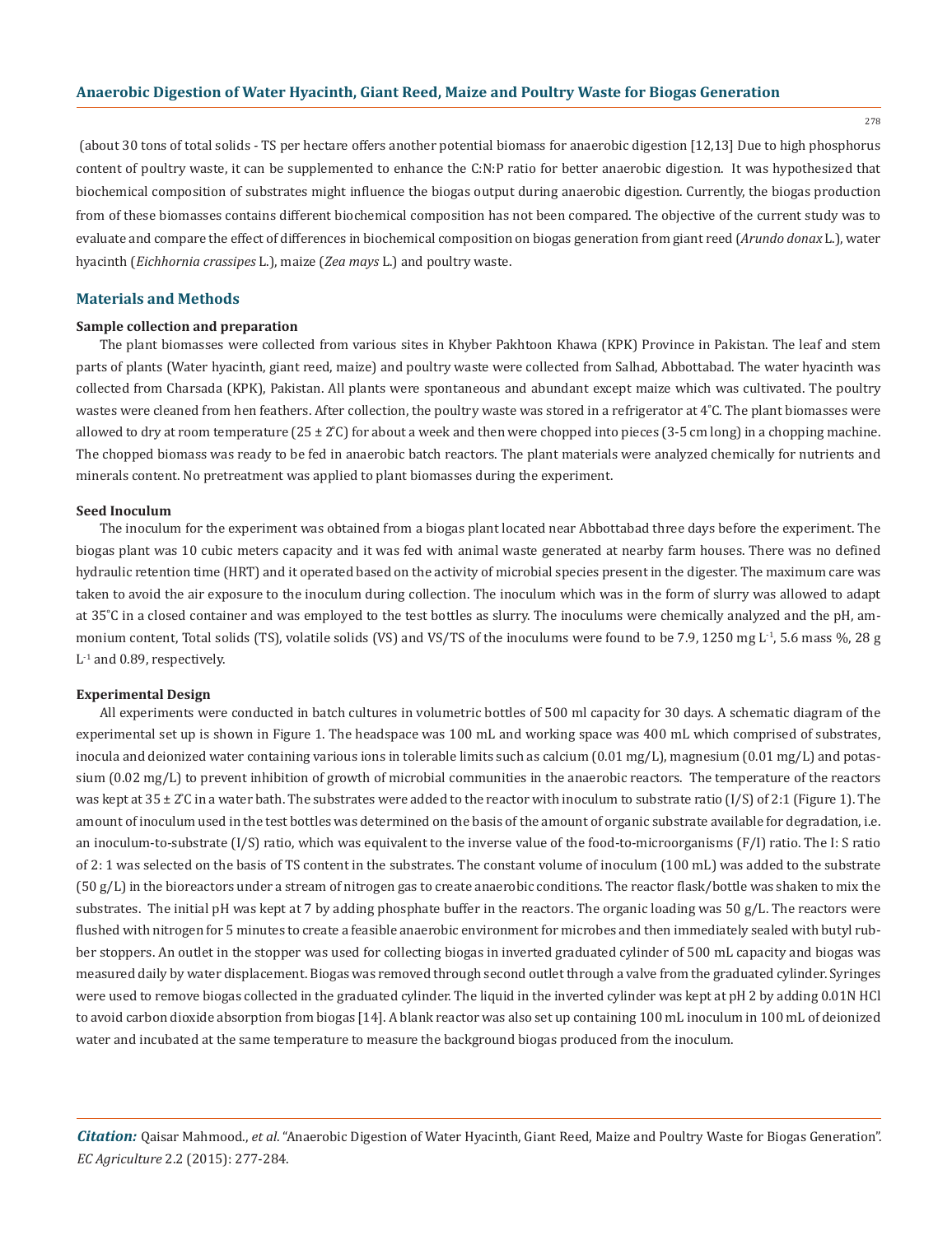279

The most important factors affecting the precision of biogas volume measurement and sensitivity are errors due to varying temperatures, vapor content, solubility and pressure [15]. Temperature was controlled at 35°C to create uniform thermal conditions. All the experiments were run in triplicates and monitored daily for biogas production.

## **Analytical procedures**

The biogas was collected in an inverted measuring cylinder (500 mL capacity) in water as shown in Figure. 1 & 2. Biogas volume was measured at 35 ̊C under standard pressure and biogas production was calculated by subtracting the amount of the biogas produced by residential substrates in the control reactor. The cellulose, hemicelluloses and lignin were analyzed using proximate analysis [16]. TOC was calculated by dividing VS with 1.8 [17]. Carbon (C) was measured by combustion method in a Muffle furnace where plant materials were incinerated at 550°C for 4h [18]. Nickel, Phosphorus, potassium, copper, Iron, Zinc, Manganese and Nickel were analyzed through atomic absorption Analyst 700; Perkin Elmer; Flame furnace Auto sampler. TS and VS were determined according to the methods described by equations 1 and 2 [19].

$$
TS = \frac{Weight\ of\ total - weight\ of\ dish}{Weight\ of\ sample - weight\ of\ dish} \times 100
$$
 (1)

Weight of total: weight of dried sample and dish Weight of sample: Weight of wet sample and dish

$$
VS = \frac{Weight\ of\ total\ -weight\ of\ volatile}{Weight\ of\ sample\ -weight\ of\ dish} \times 100
$$
 (2)

Weight of total: Weight of dried residue and dish Weight of volatile: weight of residue and dish

#### **Statistical Analysis**

All determinations were performed in triplicates and mean values were presented in the results as described by [20]. Statistical comparisons of the mean values were performed by two way analysis of variance (ANOVA) using Sigma Plot $TM$  v.12, where One way was performed for 4 substrates and the other for the days in triplicates, followed by Duncan's multiple range test (p < 0.05), using SAS 8.3 software (SAS Ins. Inc., Cary, USA). Graphical presentations were done using Sigma Plot™ v. 10.

# **Results and Discussion**

## **Characterization of Substrates**

The characteristics of the substrates used in the anaerobic digestion (water hyacinth, giant reed, maize and poultry litter) were presented in the Table 1. Giant reed had the highest TS followed by water hyacinth, maize and poultry. There was a great variation in the volatile solids. Water hyacinth had highest content of VS of 20 mass % followed by poultry (17 mass %); giant reed (16 mass %) and maize (12.5 mass %). Water hyacinth had highest TOC (11.11 mg/kg) followed by poultry wastes (9.44 mg/kg).

Biogas production from organic substrates mainly depends on their organic substances that are degraded to CH<sub>4</sub> and CO<sub>2</sub>  $\,$  [21]. Water hyacinth is the leading substrate in terms of biogas production with 21.34 mg/kg N and 13.45 mg/kg K. The highest amount of P was present is the Poultry waste (Table 1). Cu was less than 0.05 mg/kg in all biomass except poultry (0.06 mg/kg). Maize had the highest Fe content of 3.81 mg/kg followed by giant reed (1.80 mg/kg). The concentration of Zn was around 0.05 mg/kg in all substrates. The concentrations of Mn and Ni were highest in giant reed (2.86 mg/kg, 5.55 g/kg, respectively).

*Citation:* Qaisar Mahmood., *et al*. "Anaerobic Digestion of Water Hyacinth, Giant Reed, Maize and Poultry Waste for Biogas Generation". *EC Agriculture* 2.2 (2015): 277-284.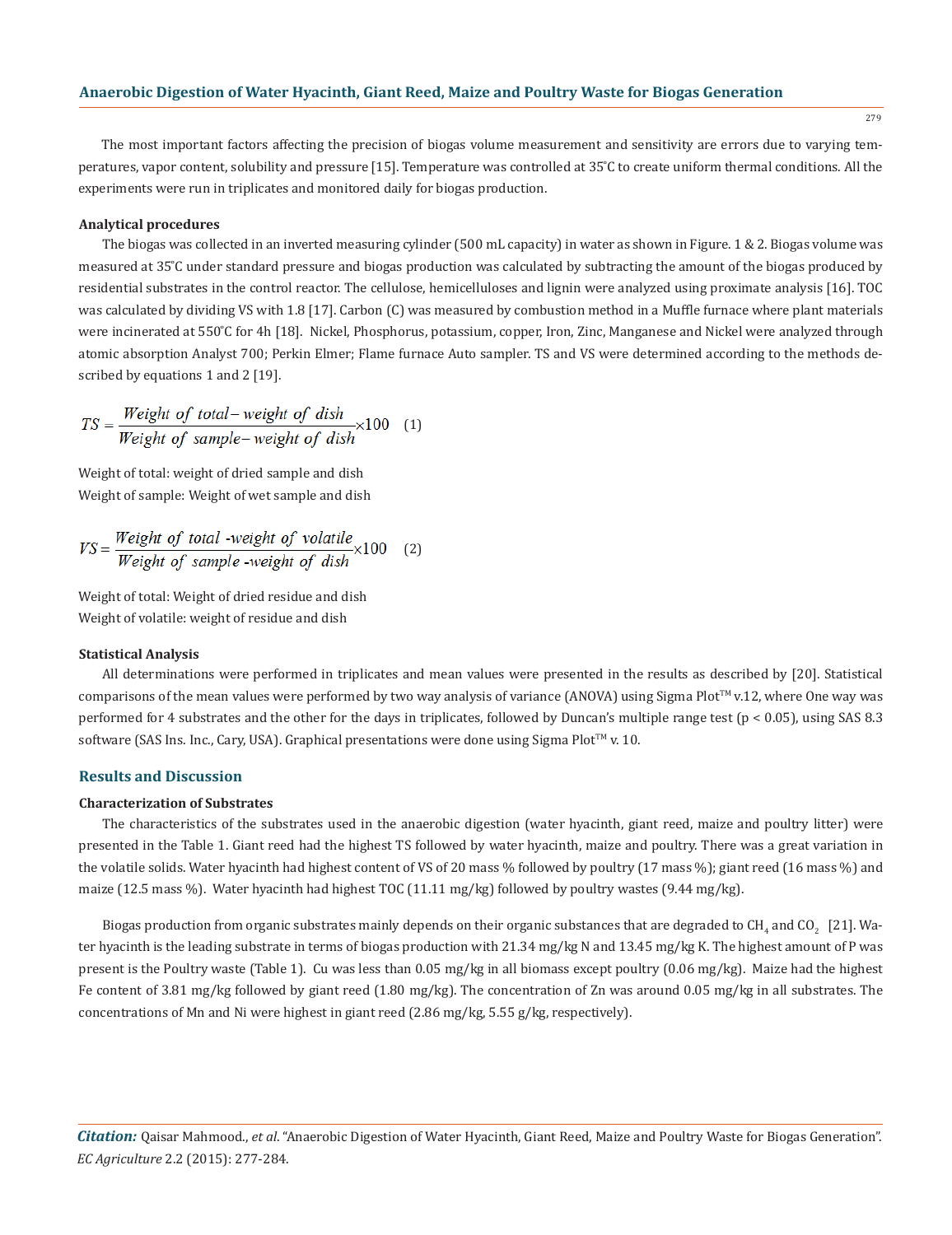| <b>General</b>          | <b>Water Yacinth (WH)</b> | <b>Giant Reed (GR)</b> | <b>Maize</b>  | <b>Poultry</b> |
|-------------------------|---------------------------|------------------------|---------------|----------------|
| TS (mass $\%$ )         | 88.23                     | 89.28                  | 85            | 43.5           |
| VS (mass $\%$ )         | 20                        | 16                     | 12.5          | 17             |
| Total Soluble (mass %)  | 70.27                     | 56.36                  | 28.97         | $ND^*$         |
| Cellulose (mass %)      | 4.50                      | 15.45                  | 15.91         | <b>ND</b>      |
| Hemicelluloses (mass %) | 12.91                     | 19.09                  | 39.79         | ND.            |
| Lignin (mass $\%$ )     | 12.31                     | 9.09                   | 15.33         | ND.            |
| $N$ (mg/kg)             | 21.34                     | 9.81                   | 11.93         | 16.12          |
| P(mg/kg)                | 18                        | 21                     | 19            | 510            |
| K(mg/kg)                | 1345                      | 300                    | 510           | 616            |
| Cu (mg/kg)              | ${}_{0.02}$               | ${}< 0.02$             | ${}_{0.02}$   | 0.06           |
| Fe $(mg/kg)$            | 0.75                      | 1.80                   | 3.81          | 0.13           |
| $\text{Zn}$ (mg/kg)     | ${}< 0.05$                | ${}_{< 0.05}$          | ${}_{< 0.05}$ | ${}_{< 0.05}$  |
| $Mn$ (mg/kg)            | 0.52                      | 2.86                   | 1.19          | ${}< 0.01$     |
| Ni (mg/kg)              | 3.14                      | 5.55                   | 2.52          | 5.05           |
| TOC (mg/kg)             | 11.11                     | 8.88                   | 6.94          | 9.44           |
| Carbon (mg/kg)          | 33.88                     | 17.84                  | 17.6          | 5.66           |

*Table 1: Chemical and minerals composition of WH, GR maize and poultry waste (Dry matter basis). \*ND = Not Determined.*

#### **Biogas production rate of Water Hyacinth Giant Reed, Maize and poultry waste**

The daily biogas yield of various biomasses is presented in Figure 2. Biogas production started immediately on the first day. Overall, water hyacinth and giant reed had the highest biogas production during first week. During first week, the biogas generation of water hyacinth and giant reed was statistically similar (p > 0.05) but were significantly different from other substrates. From first week onwards, the biogas production rate of water hyacinth was greater than giant reed and rest of the substrates. A general look at the Figure 2 reveals that overall biogas production from water hyacinth was statistically greater than all other substrates during 30 days of the experiment. The highest rate of biogas production from water hyacinth was around 1000 mL/g VS/d on  $11<sup>th</sup>$  day which subsequently dropped to around 650 mL/g VS on  $30<sup>th</sup>$  day (but still statistically higher than rest of substrates).

The rate of biogas production was significantly different  $(p < 0.05)$  for all treatments as compared to control throughout the experiment. Water hyacinth showed the significant results throughout the experiment as compared to all other treatments. While maize and poultry showed an irregular patterns of significance. As far as the biogas production rate for maize and giant reed was concerned, giant reed showed highly significant biogas production rate as compared to maize till day 6. Giant reed produced significantly higher biogas as compared to poultry from day 1 to 16.

From second week onwards, the biogas production from giant reed, poultry and maize were statistically non-significant ( $p > 0.05$ ) although it was less than water hyacinth Figure 2. The highest rates of biogas production per day of the maize and poultry were 500 mL and 400 mL, respectively. Such differences in the biogas production can be explained on the basis of the biochemical content of the substrates used (Table 1). The biochemical contents clearly indicated that water hyacinth had higher VS and soluble contents as compared to rest of the plant substrates. Furthermore, water hyacinth had higher soluble solids in comparison to other materials. Another feature of the water hyacinth as better substrate for higher biogas yield was its better C: N ratio. All these features (low cellulose/hemicelluloses, greater soluble content, higher C: N ratio) rendered it superior substrate for biogas yield among materials used for the present investigation. Several factors are known to influence anaerobic digestion and biogas production including C/N ratio [22] C/P ratio, nature of organic matter constituting volatile solids, trace nutrients [23] retention times and physicochemical conditions. Previously, it

*Citation:* Qaisar Mahmood., *et al*. "Anaerobic Digestion of Water Hyacinth, Giant Reed, Maize and Poultry Waste for Biogas Generation". *EC Agriculture* 2.2 (2015): 277-284.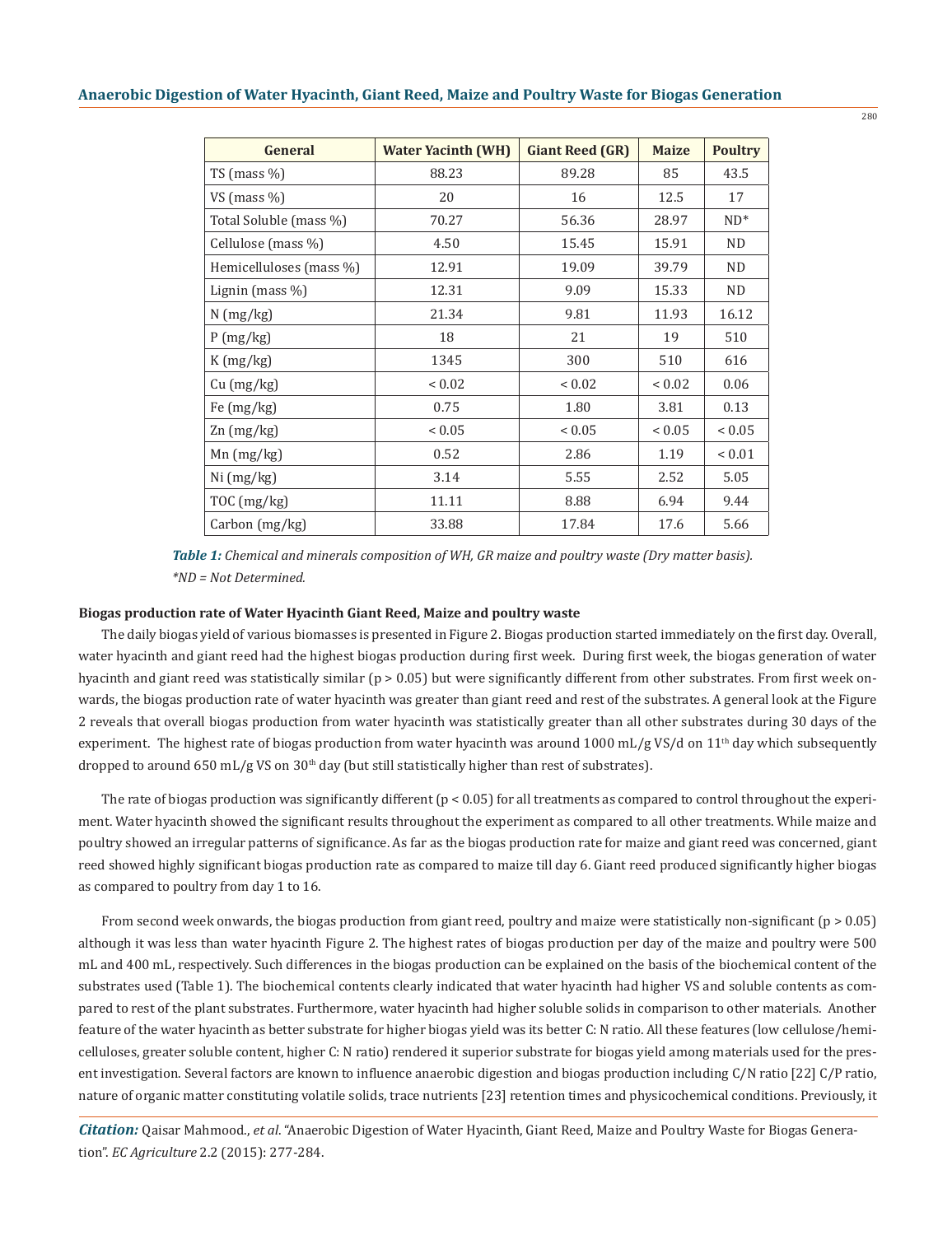# **Anaerobic Digestion of Water Hyacinth, Giant Reed, Maize and Poultry Waste for Biogas Generation**

281

was reported that water hyacinth could produce high biogas volume irrespective of its N content; however, VS concentration was critical factor high biogas yields [24]. Our results are consistent with previous results as water hyacinth had high VS concentration (Table 1) as compared to other substrates under trial. The difference in biogas production during later part of experiment might be caused by the lignin content, availability of the material for microbes, inoculum which plays a significant role as presented previously [25]. After the utilization of its soluble contents, slower lignin degradation by anaerobic consortia and its subsequent utilization might have resulted in decline of biogas production from water hyacinth during second half period of the experiment. Giant reed can be another potential candidate for anaerobic digestion after water hyacinth based on its low lignin but higher cellulose content (Table 1). However, some pretreatment can reduce lignin and cellulose content to release soluble solids to be utilized in the anaerobic digestion effectively. Previous studies on water hyacinth also supported the present results. Continuous mesophilic digestion of horse dung mixed with different bedding materials was conducted for 238 days [26]. The study observed highest biogas production by water hyacinth owing to suitable C:N ratio 25:1.



*Figure 1: Experimental set up, 1.Thermostat 2.Bioreactor 3.Rubber bung 4. Gas pipe from reactor to graduated cylinder, 5. Valve from reactor to Gas collector (500 ml), 6. Acidified water, 7. Gas collector, 8. Bucket containing Graduated cylinder (500 ml), 9. Removal pipe for Biogas 10. Valve in the removal pipe, 11. Syringe 60 ml.*



*Figure 2: Biogas production rate from Mono-digestion of Water hyacinth (WH), Giant Reed (GR), Maize, Poultry waste and control. Lowercase letters represent the statistical significance (< 0.05).*

*Citation:* Qaisar Mahmood., *et al*. "Anaerobic Digestion of Water Hyacinth, Giant Reed, Maize and Poultry Waste for Biogas Generation". *EC Agriculture* 2.2 (2015): 277-284.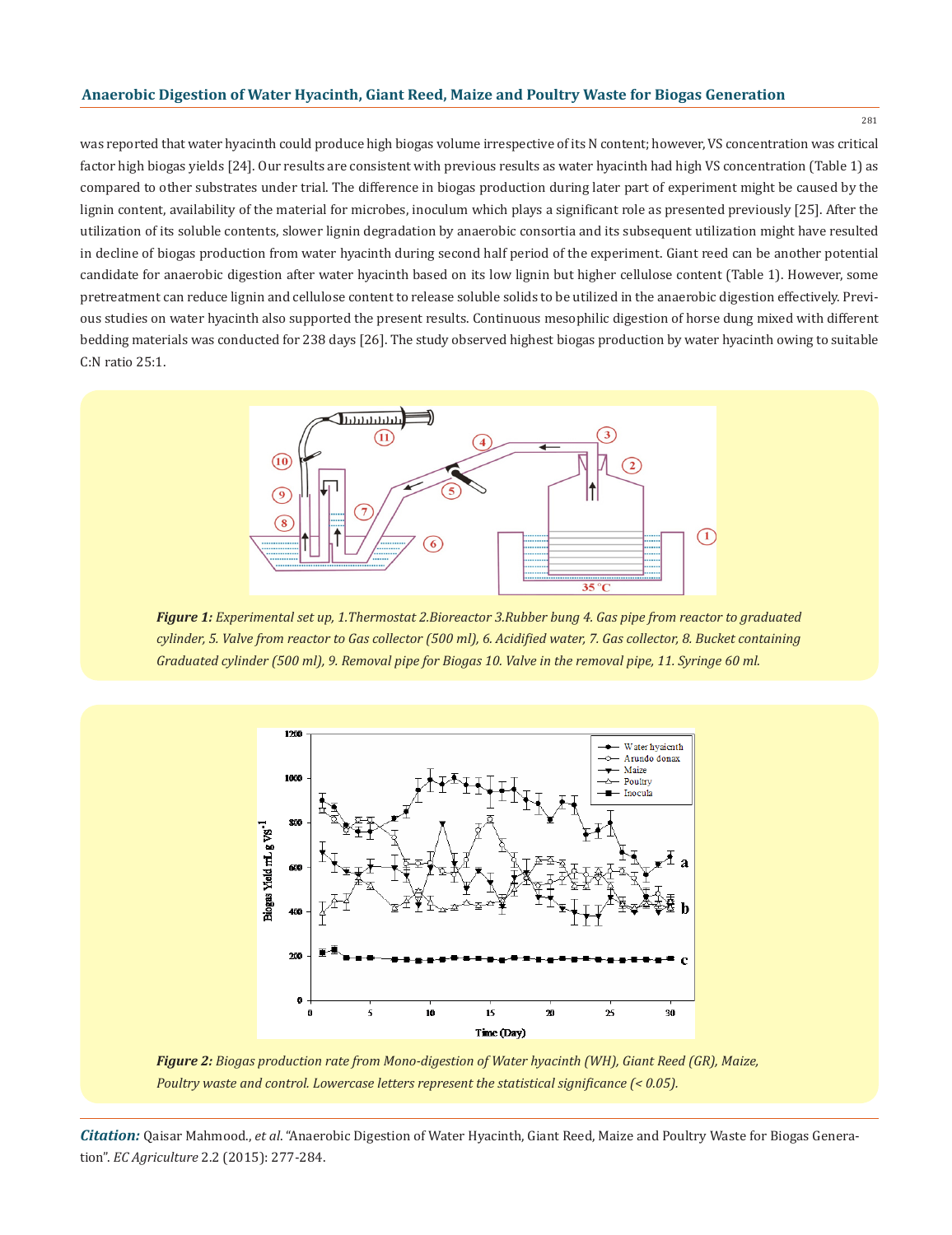## **Cumulative biogas Yield of Water Hyacinth, Maize, Giant reed and Poultry waste**

The cumulative biogas produced by the studied biomasses is shown in Figure 3. The cumulative biogas production was highest for water hyacinth (25780 mL), followed by giant reed (18845 mL), maize (15900 mL) and poultry wastes (14670 mL). The cumulative biogas production by various substrates was significantly different from each other ( $p < 0.05$ ). The biogas production started immediately on day 1 and kept increasing until last day of the experimentation. The immediate production of biogas might be due to the use of inocula originating from the community scale digester. Low cumulative biogas production from poultry waste might be due to its low TS, VS, carbon and nitrogen contents (Table 1).

Various physic-chemical factors are responsible for the variable biogas yields during anaerobic digestion.



*Figure 3: Cumulative biogas generation from mono-digestion of water hyacinth, maize, giant reed, poultry waste and Control.*

The amount of lignin and cellulose is another influencing factor of biogas production which was observed during the present investigation. Recent studies revealed that lignin in herbaceous plant and/or non-woody portion of softwood and hardwood contains hydroxycinnamic acids (ferulic acid and p-coumaric acid), which has ester bonds and are cross-linked to polysaccharides and lignin polymer [27,28]. Previous studies on the mono-digestion of water hyacinth and giant reed biomasses produced variable results [29,30]. For example, giant reed was considered to possess good potential to be used as a feedstock for methane production via anaerobic digestion. The biogas produced during that study was in range of  $129.7{\sim}150.8$  L-CH<sub>4</sub>/kg-VS at F/E of 2.0. Overall organic components were degraded by 17.7–28.5 mass % to 24.0–26.6 mass %, among which cellulose showed the highest degradation rate and the highest contribution to methane production. This study also showed that giant reed had a higher methane yield potential [29]. Another study explored the potential of giant reed for biomethane production by examining the influence of harvest time and frequency on the biochemical methane potential, the kinetics of biomethane accumulation in batch reactors and the expected methane yield per hectare [30]. Methane generation from cabomba and water hyacinth was more than three times the highest yields from Salvinia. The small scale tests yielded biogas volumes of 292 ± 43 L/kgVS, 322 ± 21 L/kgVS and 52 ± 55 L/kg VS for water hyacinth, cabomba and salvinia, respectively. Another investigation observed biogas production of 15.4–23.65 L/kg dry weight from water hyacinth during 21days digestion period [31]. The presence of high lignin and cellulosic contents in the studied biomasses suggested that some pretreatment can be useful to enhance the biodegradability and subsequent high biogas volume from these substrates [32].

*Citation:* Qaisar Mahmood., *et al*. "Anaerobic Digestion of Water Hyacinth, Giant Reed, Maize and Poultry Waste for Biogas Generation". *EC Agriculture* 2.2 (2015): 277-284.

282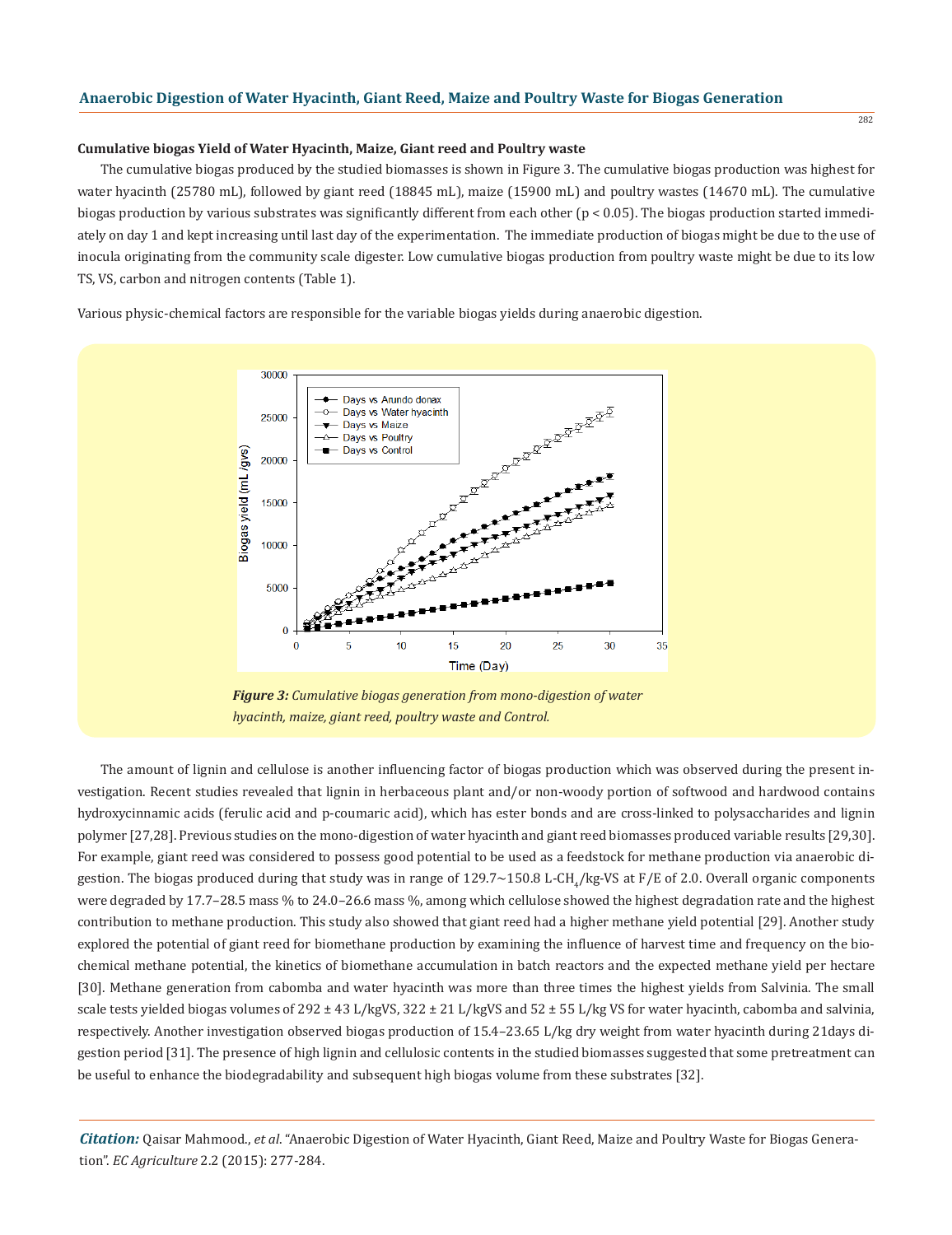## **Conclusion**

The current study analyzed the biochemical composition of giant reed, water hyacinth, maize and poultry waste with reference to their utilization in anaerobic digestion. Owing to better C: N ratio and biochemical composition, water hyacinth was a successful substrate for mono-digestion which resulted in its highest biogas production rate among the four investigated substrates. The cumulative biogas production during 30 days was highest for water hyacinth (25780 mL), followed by giant reed (18845 mL), maize (15900 mL) and poultry wastes (14670 mL). So, we recommend the utilization of substrates like water hyacinth and giant reed produced on marginal lands for biogas production to overcome the energy crisis in developing countries. Further studies on the pretreatment of studied biomasses to enhance the availability of the readily available substrates for biogas production are recommended.

## **Bibliography**

- 1. Olabi AG., "Developments in sustainable energy and environmental protection". *Energy* 39.1 (2012): 2-5.
- 2. Machunga-Disu L and Z Achunga-Disu. "Sustainable management of natural resources and the need for revenue transparency, subsidy reform and full deregulation". *The Transformation from Fossil Fuel to Green Energy* (2012).
- 3. Li C P Champagne and BC Anderson. "Evaluating and modeling biogas production from municipal fat, oil, and grease and syn thetic kitchen waste in anaerobic co-digestions". *Bioresource Technology* 102.20 (2011): 9471- 9480.
- 4. Han S H., *et al*. "Biobutanol production from 2-year-old willow biomass by acid hydrolysis and acetone–butanol-ethanol fermen tation". *Energy* 61.1 (2013): 13-17.
- 5. Yoon SY., *et al*. "The effect of hemicelluloses and lignin on acid hydrolysis of cellulose". *Energy* 77 (2014): 19-24.
- 6. Julien M., *et al*. "International co-operation and linkages in the management of water hyacinth with emphasis on biological con trol". *Proceedings of the IX international symposium on biological control of weeds* (1996): 273-282
- 7. Kumar S. "Studies on efficiencies of bio-gas production in anaerobic digesters using water hyacinth and night-soil alone as well as in combination". *American Journal of Chemistry* 17 (2005): 934-938.
- 8. O'Sullivan C., *et al*. "Anaerobic digestion of harvested aquatic weeds: water hyacinth (*Eichhornia crassipes*), cabomba (*Cabomba Caroliniana*) and salvinia (*Salvinia molesta*)". *Ecological Engineering* 36 (2010): 1459-1468.
- 9. Roberto., *et al*. "Giant reed (*Arundo donax* L.). A weed plant or a promising energy crop?" *African Journal of Biotechnology* 11.38 (2012): 3-11.
- 10. Angelini., *et al*. "Comparison of *Arundo donax* L. and *Miscanthus x giganteus* in a long-term field experiment in Central Italy: Analysis of productive characteristics and energy balance". *Biomass Bioenergy* 33.4 (2009): 635-643.
- 11. O Di Nasso., *et al*. "Seasonal Dynamics of Aboveground and Belowground Biomass and Nutrient Accumulation and Remobiliza tion in Giant Reed (*Arundo donax* L.) A Three-Year Study on Marginal Land". *BioEnergy Research* 6 (2013): 725-736.
- 12. Amon T., *et al*. "Biogas production from the energy crops maize and clover grass". Forschungsprojekt Nr. 1249 GZ 24.002/59- IIA1/01, Institut für Land- und Umveltund Energietechnik. Universität für Bodenkultur, Wienna, Austria.
- 13. Landbeck M and W Scmidt. "Energy maize-goals, strategies and first breeding successes". CD-ROM computer file. In: Proceedings of the First International Energy Farming Congress, Papen burg, Germany,. Kompetenzzentrum Nachwachsende Rohstoffe,Werlte, Germany (2005): 2-4.
- 14. Deshpande., *et al*. "A study on biogas generation from Mahua (*Madhuca indica*) and Hingan (*Balanites aegyaptiaca*) oil seedcake". *Energy for Sustainable Development* 16.3 (2012): 363-367.
- 15. Walker M., *et al*. "Potential errors in the quantitative evaluation of biogas production in anaerobic digestion processes". *Biore source Technology* 100.24 (2009): 6339-6346.
- 16. Goering H and Van Soest P. Forage Fiber Analyses. USDA Agricultural Research Service. Handbook number 379. (1970): US De partment of Agriculture Superintendent of Documents, US Government Printing Office, Washington, DC USA.
- 17. Haug RT, (1993). "The practical handbook of compost engineering". CRC Press.
- 18. Wetzel RG and GE Likens. "Limnological analysis". Springer Verlag (1991) New York, USA.
- 19. EPA, "Total, Fixed and volatile solids in Water, Solids and Biosolids". *Method* 1684 (2001): R-01-015.

*Citation:* Qaisar Mahmood., *et al*. "Anaerobic Digestion of Water Hyacinth, Giant Reed, Maize and Poultry Waste for Biogas Generation". *EC Agriculture* 2.2 (2015): 277-284.